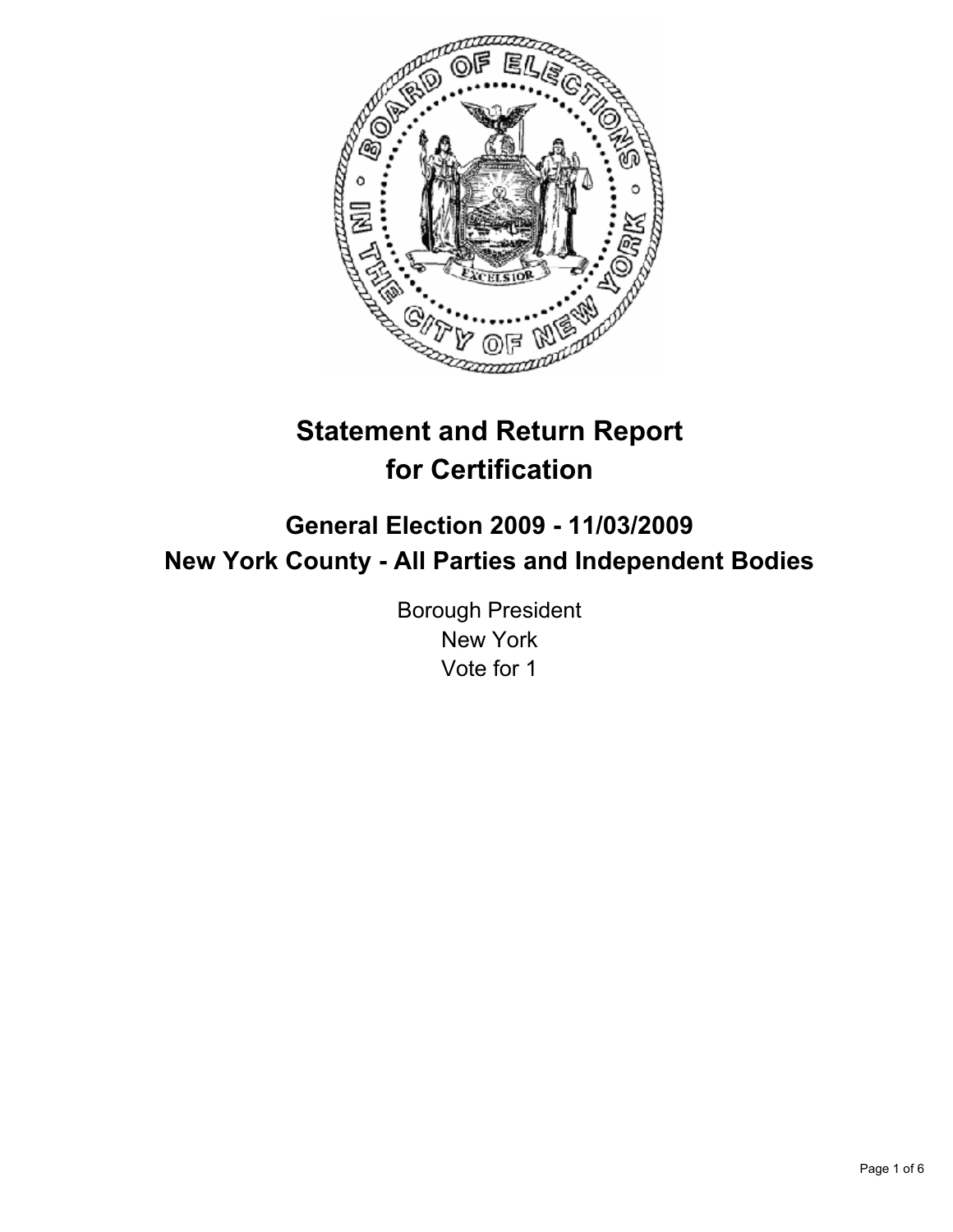

| <b>PUBLIC COUNTER</b>               | 21,159 |
|-------------------------------------|--------|
| <b>EMERGENCY</b>                    | 20     |
| ABSENTEE/MILITARY                   | 290    |
| AFFIDAVIT                           | 304    |
| <b>Total Ballots</b>                | 21,773 |
| SCOTT M STRINGER (DEMOCRATIC)       | 11,400 |
| DAVID B CASAVIS (REPUBLICAN)        | 2,461  |
| SCOTT M STRINGER (WORKING FAMILIES) | 815    |
| TOM BAUMANN (SOCIALIST WORKER)      | 231    |
| BENJAMIN LESCZYNSKI (WRITE-IN)      |        |
| <b>Total Votes</b>                  | 14,908 |
| Unrecorded                          | 6.865  |

**Assembly District 65**

| <b>PUBLIC COUNTER</b>               | 25,649 |
|-------------------------------------|--------|
| <b>EMERGENCY</b>                    | 41     |
| ABSENTEE/MILITARY                   | 682    |
| <b>AFFIDAVIT</b>                    | 371    |
| <b>Total Ballots</b>                | 26,743 |
| SCOTT M STRINGER (DEMOCRATIC)       | 16,296 |
| DAVID B CASAVIS (REPUBLICAN)        | 5,655  |
| SCOTT M STRINGER (WORKING FAMILIES) | 740    |
| TOM BAUMANN (SOCIALIST WORKER)      | 180    |
| ARTIE LANGE (WRITE-IN)              |        |
| <b>Total Votes</b>                  | 22,872 |
| Unrecorded                          | 3.871  |

| <b>PUBLIC COUNTER</b>               | 24,587 |
|-------------------------------------|--------|
| <b>EMERGENCY</b>                    | 106    |
| ABSENTEE/MILITARY                   | 558    |
| <b>AFFIDAVIT</b>                    | 316    |
| <b>Total Ballots</b>                | 25,567 |
| SCOTT M STRINGER (DEMOCRATIC)       | 16,857 |
| DAVID B CASAVIS (REPUBLICAN)        | 3,089  |
| SCOTT M STRINGER (WORKING FAMILIES) | 1,875  |
| TOM BAUMANN (SOCIALIST WORKER)      | 438    |
| FULL PUBLIC FUNDING (WRITE-IN)      | 1      |
| YETTA KURLAND (WRITE-IN)            | 1      |
| <b>Total Votes</b>                  | 22,261 |
| Unrecorded                          | 3.306  |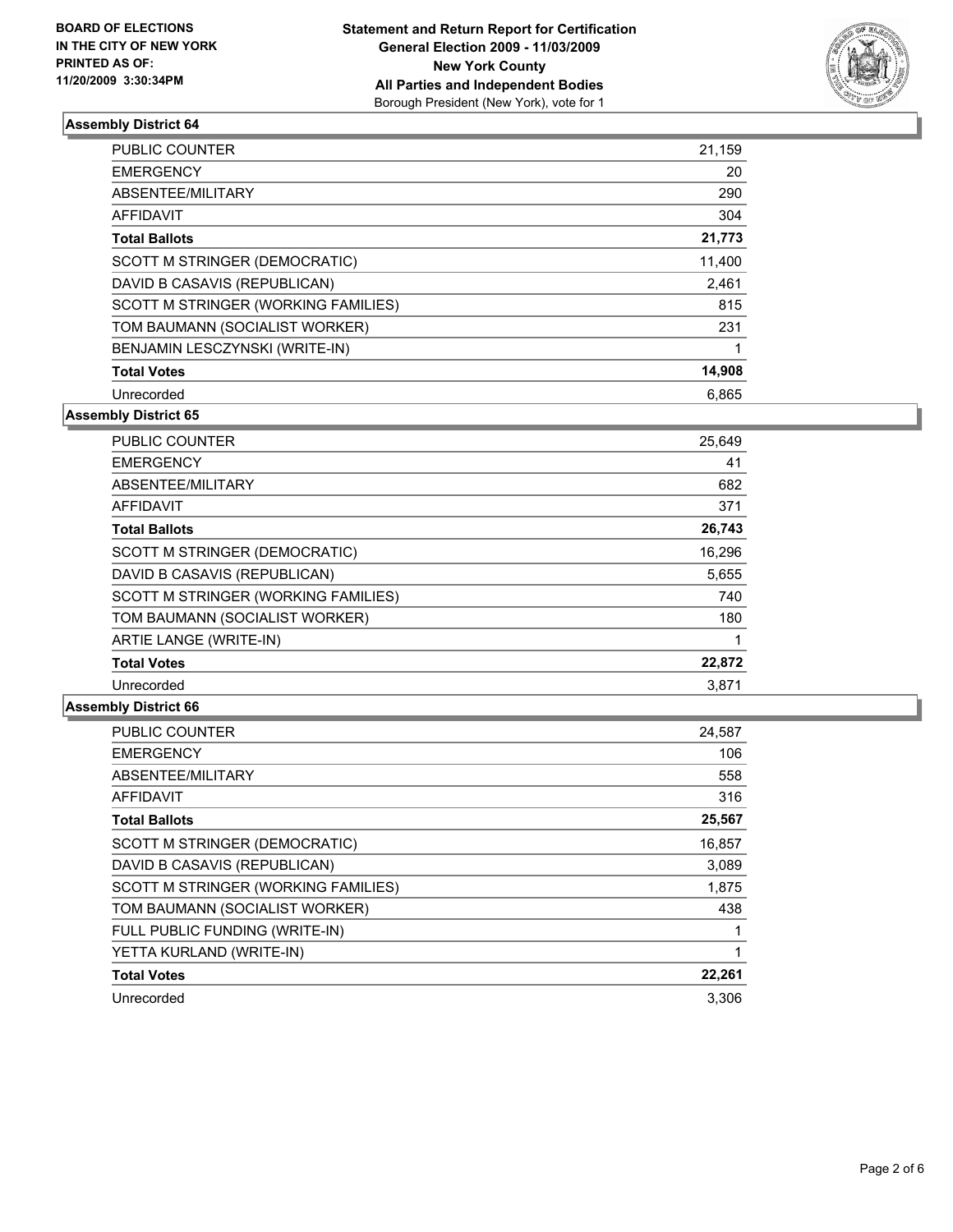

| PUBLIC COUNTER                      | 30,749 |
|-------------------------------------|--------|
| <b>EMERGENCY</b>                    | 66     |
| ABSENTEE/MILITARY                   | 654    |
| AFFIDAVIT                           | 405    |
| <b>Total Ballots</b>                | 31,874 |
| SCOTT M STRINGER (DEMOCRATIC)       | 22,003 |
| DAVID B CASAVIS (REPUBLICAN)        | 4,196  |
| SCOTT M STRINGER (WORKING FAMILIES) | 1,541  |
| TOM BAUMANN (SOCIALIST WORKER)      | 274    |
| <b>Total Votes</b>                  | 28,014 |
| Unrecorded                          | 3.860  |

## **Assembly District 68**

| <b>PUBLIC COUNTER</b>               | 18,035 |
|-------------------------------------|--------|
| <b>EMERGENCY</b>                    | 73     |
| ABSENTEE/MILITARY                   | 252    |
| <b>AFFIDAVIT</b>                    | 266    |
| <b>Total Ballots</b>                | 18,626 |
| SCOTT M STRINGER (DEMOCRATIC)       | 11,459 |
| DAVID B CASAVIS (REPUBLICAN)        | 1,261  |
| SCOTT M STRINGER (WORKING FAMILIES) | 460    |
| TOM BAUMANN (SOCIALIST WORKER)      | 176    |
| 13A (WRITE-IN)                      |        |
| BARBARA CURRY (WRITE-IN)            | 1      |
| <b>Total Votes</b>                  | 13,358 |
| Unrecorded                          | 5.268  |

| <b>PUBLIC COUNTER</b>               | 26,526 |
|-------------------------------------|--------|
| <b>EMERGENCY</b>                    | 296    |
| ABSENTEE/MILITARY                   | 505    |
| <b>AFFIDAVIT</b>                    | 290    |
| <b>Total Ballots</b>                | 27,617 |
| SCOTT M STRINGER (DEMOCRATIC)       | 18,747 |
| DAVID B CASAVIS (REPUBLICAN)        | 2,102  |
| SCOTT M STRINGER (WORKING FAMILIES) | 1,910  |
| TOM BAUMANN (SOCIALIST WORKER)      | 374    |
| HERNOL AMEN-KAH (WRITE-IN)          |        |
| <b>Total Votes</b>                  | 23,134 |
| Unrecorded                          | 4.483  |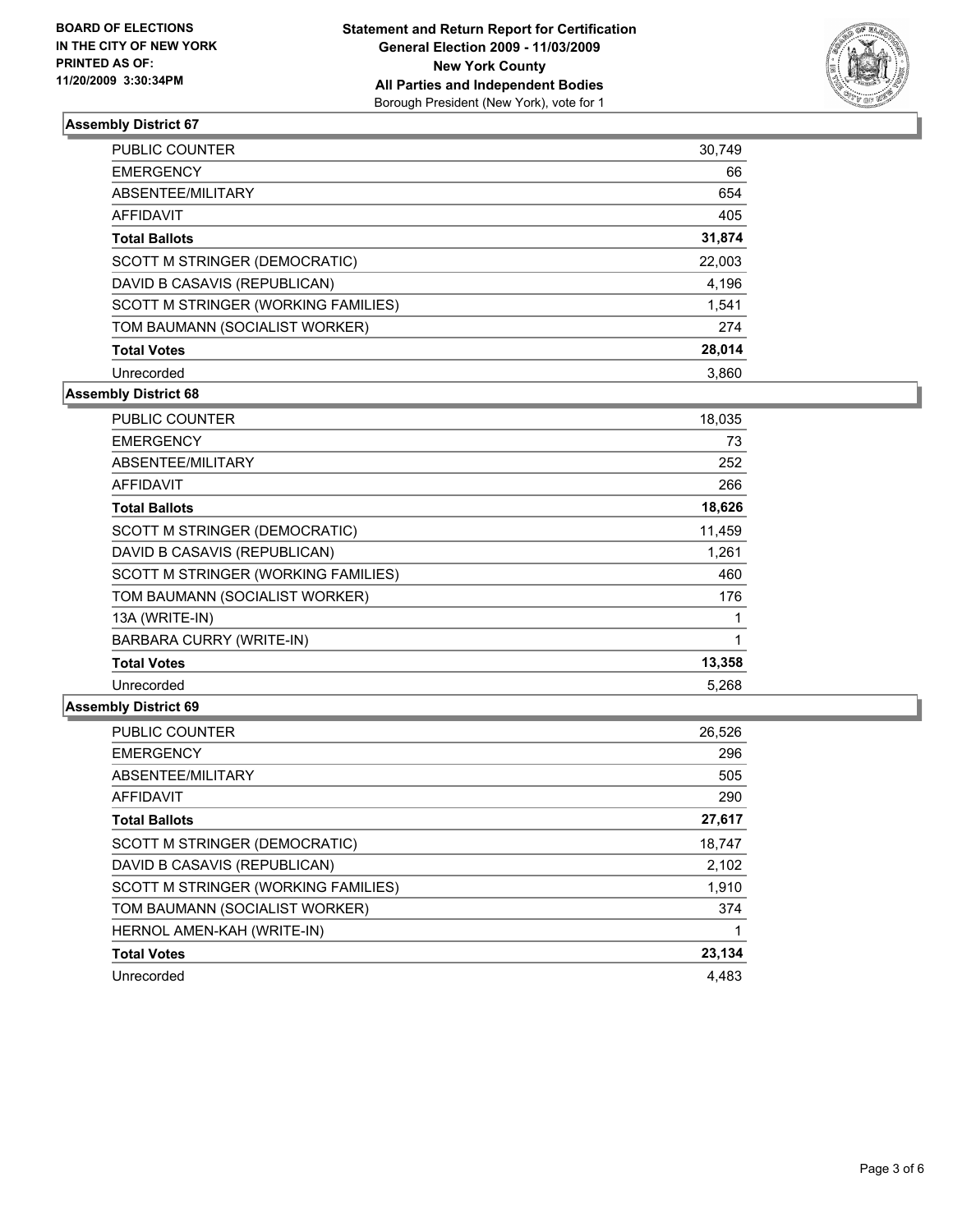

| PUBLIC COUNTER                      | 21,206 |
|-------------------------------------|--------|
| <b>EMERGENCY</b>                    | 44     |
| ABSENTEE/MILITARY                   | 347    |
| <b>AFFIDAVIT</b>                    | 337    |
| <b>Total Ballots</b>                | 21,934 |
| SCOTT M STRINGER (DEMOCRATIC)       | 14,806 |
| DAVID B CASAVIS (REPUBLICAN)        | 717    |
| SCOTT M STRINGER (WORKING FAMILIES) | 687    |
| TOM BAUMANN (SOCIALIST WORKER)      | 226    |
| DEM (WRITE-IN)                      | 1      |
| SCOTT M STRINGER (WRITE-IN)         | 1      |
| <b>Total Votes</b>                  | 16,438 |
| Unrecorded                          | 5,496  |

**Assembly District 71**

| <b>PUBLIC COUNTER</b>               | 20,188 |
|-------------------------------------|--------|
| <b>EMERGENCY</b>                    | 37     |
| ABSENTEE/MILITARY                   | 310    |
| AFFIDAVIT                           | 289    |
| <b>Total Ballots</b>                | 20,824 |
| SCOTT M STRINGER (DEMOCRATIC)       | 13,452 |
| DAVID B CASAVIS (REPUBLICAN)        | 1,407  |
| SCOTT M STRINGER (WORKING FAMILIES) | 900    |
| TOM BAUMANN (SOCIALIST WORKER)      | 254    |
| <b>OPRAH WINFREY (WRITE-IN)</b>     |        |
| <b>Total Votes</b>                  | 16,014 |
| Unrecorded                          | 4.810  |

| <b>PUBLIC COUNTER</b>               | 14,599 |
|-------------------------------------|--------|
| <b>EMERGENCY</b>                    | 9      |
| ABSENTEE/MILITARY                   | 99     |
| AFFIDAVIT                           | 137    |
| <b>Total Ballots</b>                | 14,844 |
| SCOTT M STRINGER (DEMOCRATIC)       | 8,618  |
| DAVID B CASAVIS (REPUBLICAN)        | 1,048  |
| SCOTT M STRINGER (WORKING FAMILIES) | 411    |
| TOM BAUMANN (SOCIALIST WORKER)      | 140    |
| <b>Total Votes</b>                  | 10,217 |
| Unrecorded                          | 4.627  |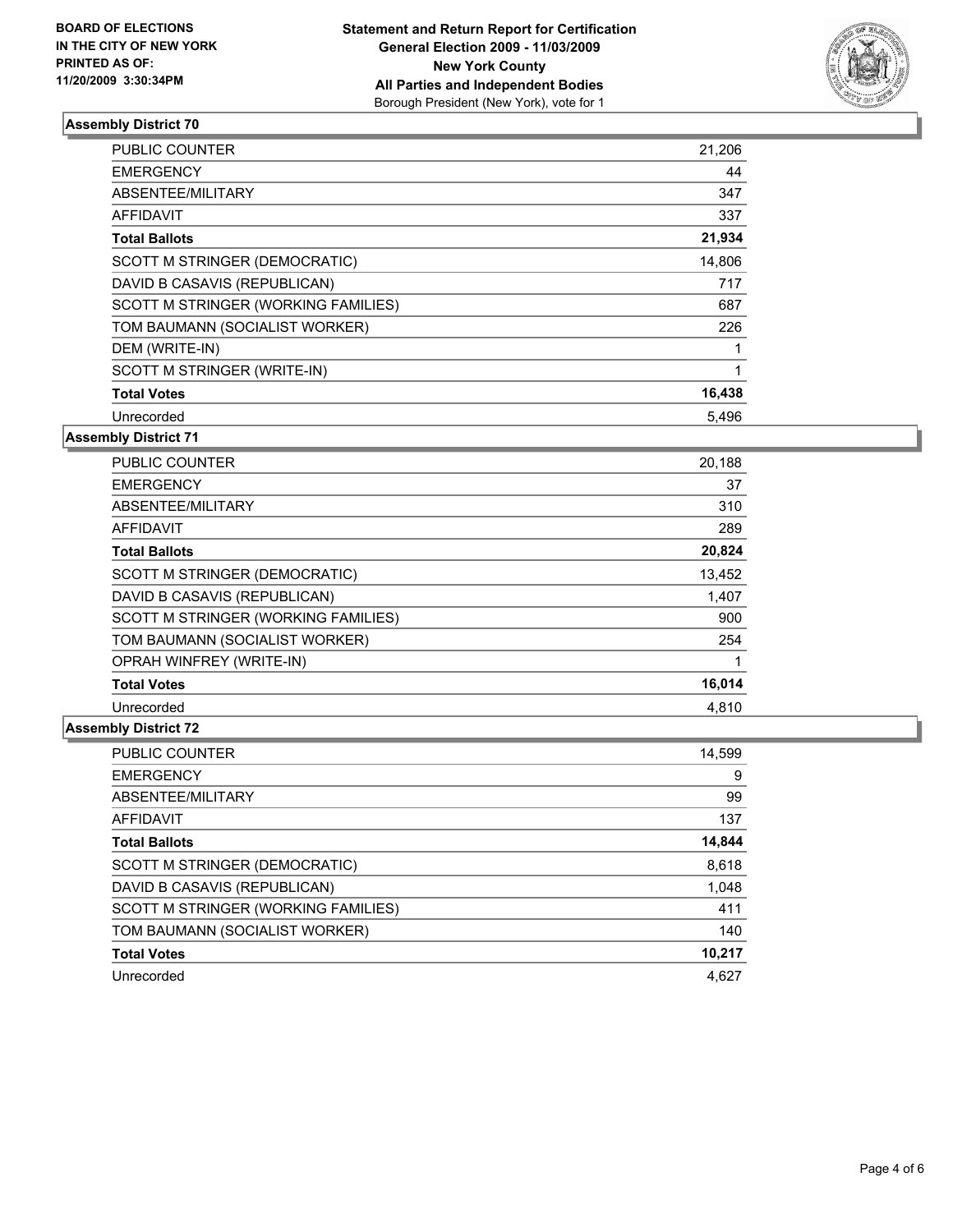

| <b>PUBLIC COUNTER</b>               | 29,231 |
|-------------------------------------|--------|
| <b>EMERGENCY</b>                    | 134    |
| ABSENTEE/MILITARY                   | 802    |
| <b>AFFIDAVIT</b>                    | 333    |
| <b>Total Ballots</b>                | 30,500 |
| SCOTT M STRINGER (DEMOCRATIC)       | 17.176 |
| DAVID B CASAVIS (REPUBLICAN)        | 7.684  |
| SCOTT M STRINGER (WORKING FAMILIES) | 552    |
| TOM BAUMANN (SOCIALIST WORKER)      | 140    |
| <b>JOHN TIMMON (WRITE-IN)</b>       | 1      |
| <b>Total Votes</b>                  | 25,553 |
| Unrecorded                          | 4.947  |

**Assembly District 74**

| <b>PUBLIC COUNTER</b>               | 24.647 |
|-------------------------------------|--------|
| <b>EMERGENCY</b>                    | 80     |
| ABSENTEE/MILITARY                   | 464    |
| AFFIDAVIT                           | 288    |
| <b>Total Ballots</b>                | 25,479 |
| SCOTT M STRINGER (DEMOCRATIC)       | 15,833 |
| DAVID B CASAVIS (REPUBLICAN)        | 3,430  |
| SCOTT M STRINGER (WORKING FAMILIES) | 1.287  |
| TOM BAUMANN (SOCIALIST WORKER)      | 297    |
| <b>Total Votes</b>                  | 20,847 |
| Unrecorded                          | 4.632  |

| <b>PUBLIC COUNTER</b>               | 24,825 |
|-------------------------------------|--------|
| <b>EMERGENCY</b>                    | 58     |
| ABSENTEE/MILITARY                   | 550    |
| <b>AFFIDAVIT</b>                    | 392    |
| <b>Total Ballots</b>                | 25,825 |
| SCOTT M STRINGER (DEMOCRATIC)       | 16,151 |
| DAVID B CASAVIS (REPUBLICAN)        | 3,829  |
| SCOTT M STRINGER (WORKING FAMILIES) | 1,218  |
| TOM BAUMANN (SOCIALIST WORKER)      | 299    |
| CHUCK ZLATKIN (WRITE-IN)            |        |
| <b>Total Votes</b>                  | 21,498 |
| Unrecorded                          | 4.327  |